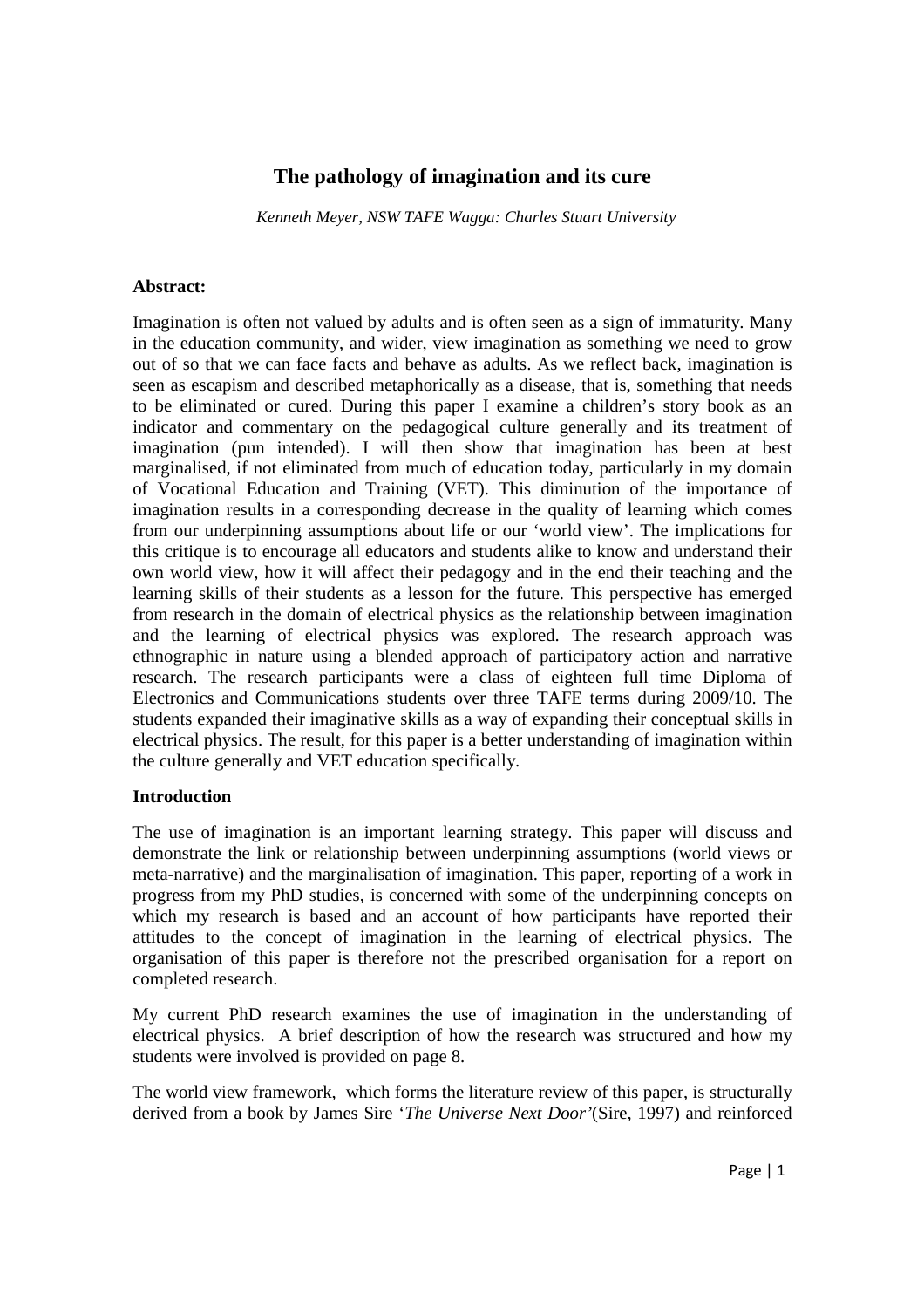by works by other theorists. I re-worked Sire's approach to meta-narratives from an imagination perspective. Meta-narratives and counter-narratives, are based on differing world views and their underpinning assumptions (Thompson, 2005, p. 5). As a place to start this discussion I take each of the major meta-narratives and examine each in the light of their approach to imagination. This is then summarised in Table 1, page 7.

This paper is organised to provide a discussion of world views in relationship to how we shape and frame knowledge. In this I identify how our attitudes to imagination are contained within these world views and give an example of the treatment of imagination in literature. Then I reflect on the research participant's attitudes to imagination taken from participant interviews over a twelve month period.

## **World views or meta-narratives and the shaping of knowledge**

Before we can connect meta-narrative and knowledge, we must first understand something of narrative its self and the shaping of knowledge.

#### *Narrative*

Narrative has three main aspects. These aspects are constructing reality, finding meaning, and dealing with complexity. The first two, reality and meaning are more closely related.

#### *Constructing reality:*

Story telling or narrative is wired into us as humans. We tell stories in the social context as this enables us to make sense of reality. This is what is known as narrative in academics. Story telling in the social context is about relationships and our place within these relationships (Down, 2006, p. 153). From childhood right through to adulthood narrative is how we learn to put the world together (Marchall, 2005, p. 46). Narrative builds or constructs by creating tension and then releasing the tension. Narrative builds a need to know or shows that there is a lack of the need to know. The narrative releases the tension by then providing the answer or at least a strong sign post to the answer (Quinn, 2005, p. 44). This tension plays directly into the human imagination via curiosity.

#### *Finding meaning:*

There is a connection or link between narrative and meaning that leads to action (Atkinson, 1990, p. 41; Pink, 2005, p. 26). If the narrative engenders action, change in thinking and behaviour, then meaning has been established. Meaning is also created as the mind builds connections or schemas (Clancy & Lowrie, 2010; Daniels, 2008, p. 99). Meaning also has equivalence to the interpretation of the narrative and subsequently produces value. External narratives are those that come loaded with meaning received from outside the senses. Internal narratives are those created from within one's own thinking process. Narrative can also have a community dimension or social basis. These narratives are about communication of meaning (Beautell, 2000, p. 37). The society has a norm or tradition that is communicated through narrative (Ralston-Saul, 2001, p. 256).

## *Dealing with complexity:*

We often think that narrative creates complexity. The universe in which we find ourselves is extremely complex and we, as humans, need to make sense of it. Narrative helps us to understand the detail of the complexity (Beautell, 2000, p. 37) and to resolve cognitive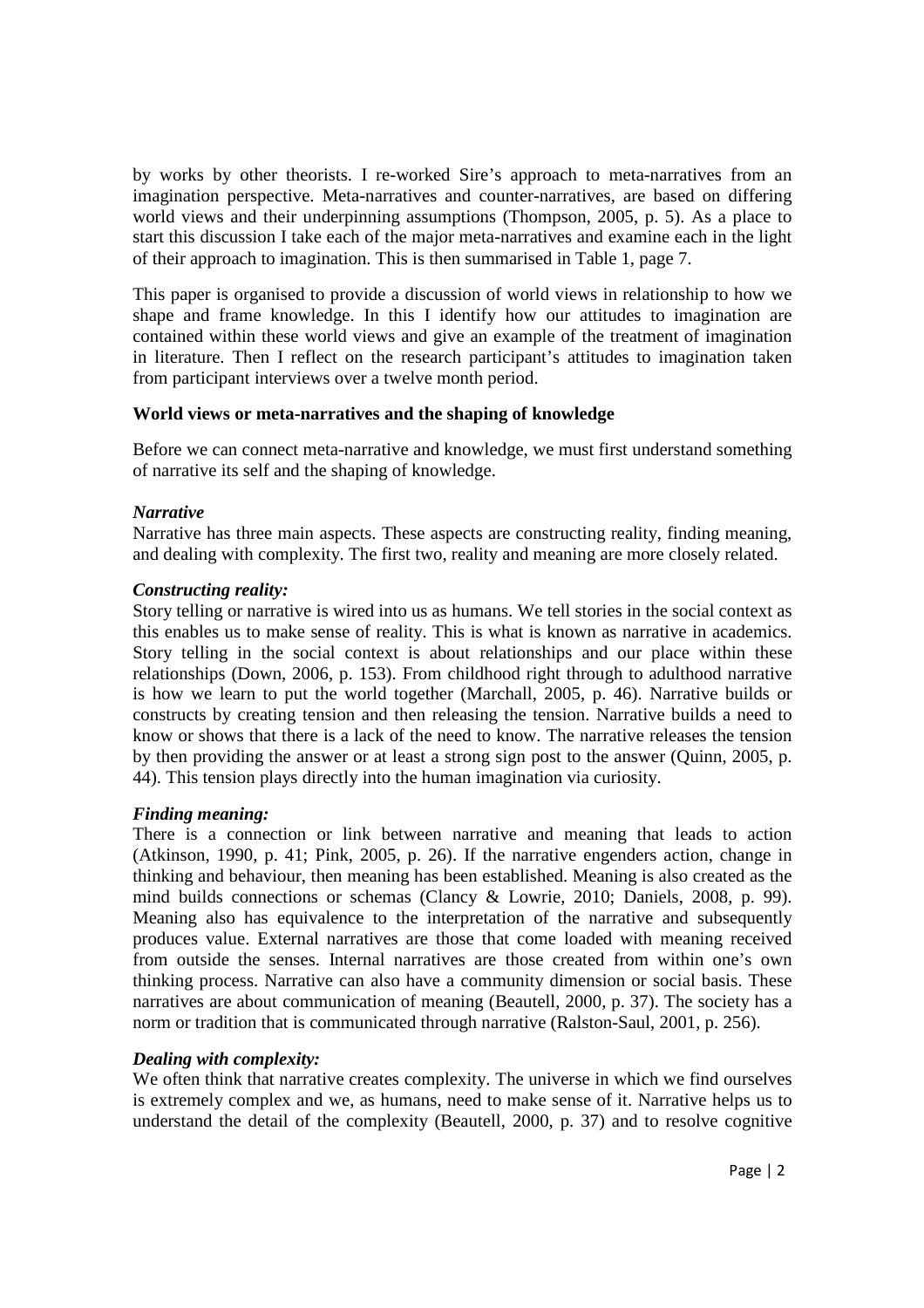dissonance or disequilibrium (Edlin, 1999, pp. 224-225). Otherwise overload would occur very quickly (Lesgold, Lajoie, Logan, & Eggan, 1990, p. 349). So story telling or narrative is a human ability that is not just about communication, but about the story teller using imagination in narrative to deal with the complexity and so improve one's own learning in the process of storytelling (Down, 2006, p. 134).

As soon as we attempt to explain what we know, then our spiritual and philosophical assumptions come into play (Pearcy, 2004, p. 43). So it is with meta-narratives. We are explaining what we know in a way that brings meaning, which is inescapably connected to our world view (Daniels, 2008, p. 99; Thompson, 2005, p. 23). This is a rational and faith response. It is a part of what it is to be human. There is no neutrality as all learning is faith based in some way because of our underpinning assumption (Plantinga, 2002, p. 67; Rieber & Robinson, 2004, p. 351).We must also remember that science and reason are not the only accepted ways of knowing. We are more than just Aristotle's 'rational animals'(Grenz, 1996, p. 169).

## **Definition of world views or meta-narratives in shaping knowledge**

Whether imagination is the result of complex chemistry and physics, or the result of being infused with the image of God, or the result of social language construct, we have difficulties with imagination no matter how we define our universe. It is this commonality and, in a sense, difference in commonality I have been exploring in relation to imagination. The following is a very brief description of the main meta-narratives as a literature review of kinds.

## *Deism: Prominent philosophers: John Locke, François-Marie Voltaire*

In this world view, a transcendent non-personal God that is the start of all first causes. The cosmos is God created and is a closed system, which God does not interact with or sustain in any intrinsic way. Humans are personal, but are just part of a big machine. This is God likened to a clock maker. He builds the clock, winds it up and lets it to run. The machine (clock) is created but is not an image of the original creator. The cosmos is in its 'normal' state, therefore the cosmos is knowable and we can determine what God is like by studying it.

In the beginning God created the cosmos. God has left the creation to run on its eternal merry way, humans involved or not. God is far off and probably planning his next big thing. This at best means, that God is a distant observer of human behaviour.

## *Naturalism: Prominent philosophers: Carl Sagan, La Mettrie, John Platt.*

In this view matter just exists externally and that is all there is. The universe is eternal. The universe is a constant closed system of cause and effect. Humans are complex, very complex biological machines and personality is just a result of physics and chemical complexity. Death is simple extinction of personality and the individual. History is chronological and only connected as the result of cause and effect and does not represent any big over arching story or meta-narrative. Ethics only applies to humans and is determined as a human social contract. The universe is completely knowable through study and reason.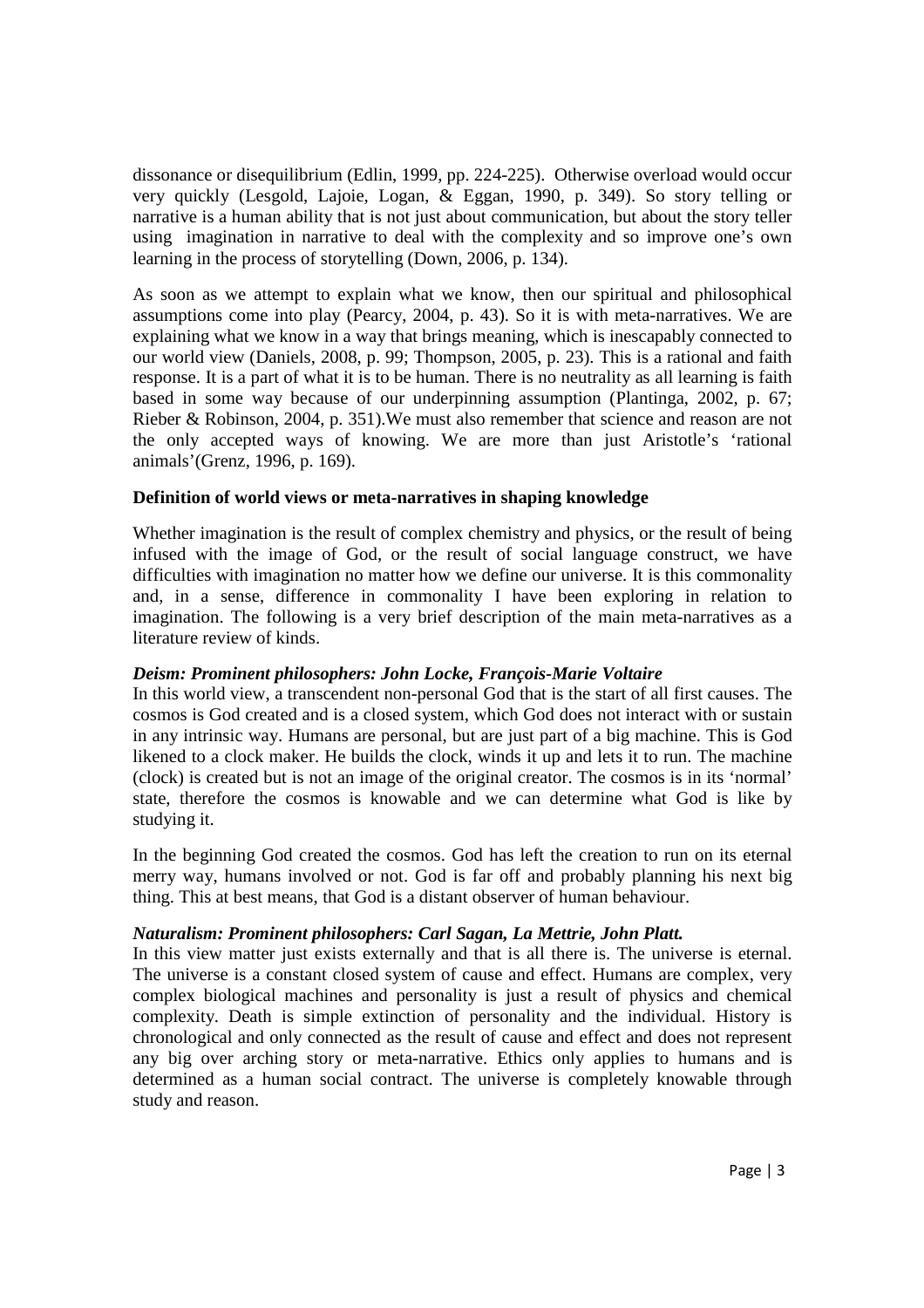The narrative is evolutionary Darwinism. The universe is the result of a big bang after which carbon based life randomly (by chance) began. After millions and millions of years life has evolved through chance encounters (cause and effect, i.e. Natural selection) and humans are only one part of that evolutionary process.

## *Nihilism: Prominent philosophers: Samuel Beckett, Franz Kafka, Joseph Heller*

This is not strictly a worldview, but rather a denial of all philosophy to the point of absurdity. In reality, matter is all there is and it is eternal. The universe, no matter how absurd, is a system of cause and effect. Humans are complex biological machines and are not yet understandable. Nothing is really knowable and one cannot get outside the cause and effect box.

 All stories are denied in this world view. Of course, philosophically this is still a metanarrative. Other aspects of this approach are a balance between necessity and knowing. This leads to a great cloud of unknowing. An example of this kind of narrative is found in the novels *Hitch-hikers Guide to the Galaxy* (Adams, 1980) and *Catch 22* (Heller, 1961).

#### *Atheistic Existentialism: Prominent philosophers: Albert Camus*

Matter exists externally in two forms, subjective and objective. God does not exist. The cosmos is a closed system of cause and effect. History is simply chronological and has no overarching narrative and therefore no big purpose. Ethics is only a human phenomenon. The universe is seen as just pre-existing without explanation. The world is just a machine spinning in space with none of its parts conscious of the other parts. Time is meaningless and science and logic are not really required. People are self determining gods.

Revolution is everything with constant flux and change. Narrative is all about the selfnarrative or your personal story. In a sense this is Nietzsche's 'all against all' (Grenz, 1996; Koyzis, 2006). There is a strong Platonic dualism in the self-narratives when dealing with matter being subjective and objective. All the stories are subjective and objective is relegated to abstraction. The result is that meta-narrative is about the person's individual story, and how that may be integrated with the local cultural story and to a limited extent, the national story.

## *Eastern Pantheistic Monism: Prominent philosophers: Hermann Hesse, Deli Lama*

God is the cosmos. From this point the pantheists view becomes extremely varied. I will limit the picture to roots that underpin Hinduism and Buddhism. Only 'One' impersonal element contains reality. Each human is the soul of the universe. Some things are more than others, in other words order/structure is not necessarily meaningful. Reality is a hierarchy of appearances. Many if not all roads lead to the 'One'. Death is the end of the individual, which is what was being pursued in life, (That is the end of self, not death per say) so it makes no difference. 'Oneness' is to go beyond time, so history is meaningless and cyclical.

The story is a cyclical, one of the individual which is meaningless existence or nonexistence. Self-narrative and becoming part of the "One" is the meta-narrative. In other words the cyclical story of the individual becoming and re-becoming part of the oneness of the cosmos is the over arching story.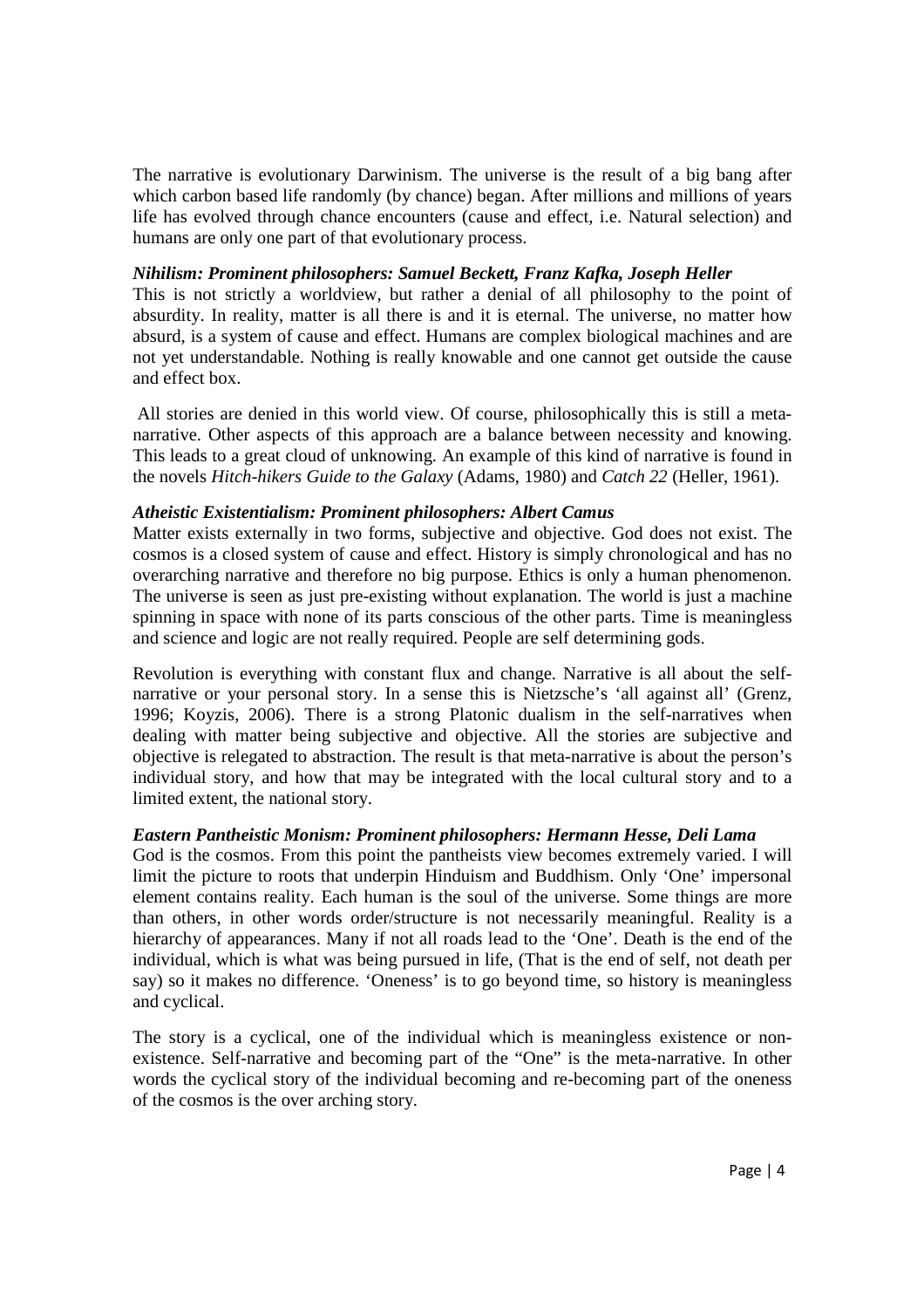## *New Age: Prominent philosophers: Aldous Huxley, Ken Wilba, Peter Singer.*

Whatever the nature of being, (idea, energy, matter, particle) the self is god, prime reality. To be human is growth in the understanding of this fact. The cosmos is self unified and has two dimensions of visible and invisible. Cosmic consciousness tends to eliminate ordinary categories. For example space, no two bodies can occupy the same space. Cosmic consciousness eliminates the category of death and therefore death is not the end of self. Meta-physics has the following characteristics, Occult-attends consciousness, Psychedelic – projection of the conscious self, Conceptual relativist- conscious activity of mind using non-ordinary models of reality, none of which is any truer than any other.

The story is derived from both Existentialism and Pantheism. Basically it is a selfnarrative as one learns that they are prime reality. This in the end is Nietzsche's 'all against all' taken to its natural conclusion.

# *Postmodernism: Prominent philosophers: Michael Foucault, Jacques Darrida, Richard Rorty.*

This is not strictly a philosophy because post-modernity is simply a rejection of modernity (Grenz, 1996). Truth is forever hidden. All we can do is tell stories to deal with reality. All narratives are power plays. All meta-narratives are oppressive and are to be rejected. Humans make or define themselves through language. Ethics is a linguistic construct. Good is whatever society wants it to be, through social contract. Literary theory is what it is all about, no God, no science, and no philosophy. This is really naturalism in another form.

There is no narrative, or meta-narrative, this is of course a meta-narrative within itself. If taken to its ultimate conclusion this is Nietzsche's "all against all" or the ultimate selfnarrative with no regard for anyone else. Your story is what matters and is in the end your ultimate truth and way of knowing anything.

# *Biblical Christian Theism: Prominent philosophers : CS Lewis, Pascal, Bath*

This is my own world view, and I am critically aware that this will influence my perspective of other worldviews. So I thought it appropriate to make this clear before I start interpreting the participant data in terms of the world views I have identified.

God exists; He is infinite and personal within His triune community of persons. God is transcendent, omniscient, sovereign and good. God created the cosmos from nothing to operate uniformly in an open system. Humans are created in the triune God's image and as such possess personality, self-transcendence, intelligence, morality, and creativity. Humans were created good, but through the 'fall' (rejection of God's purposes to peruse their own or rebellion) the created image became defaced, though not so ruined as to not be capable of restoration. The restoration came through the work of Jesus Christ, which is his incarnation, death and resurrection. Death is a gateway to eternal life in the new creation with God or eternal death of separation from God. History is linear and meaningful because it represents the fulfilment of Gods purposes for humanity.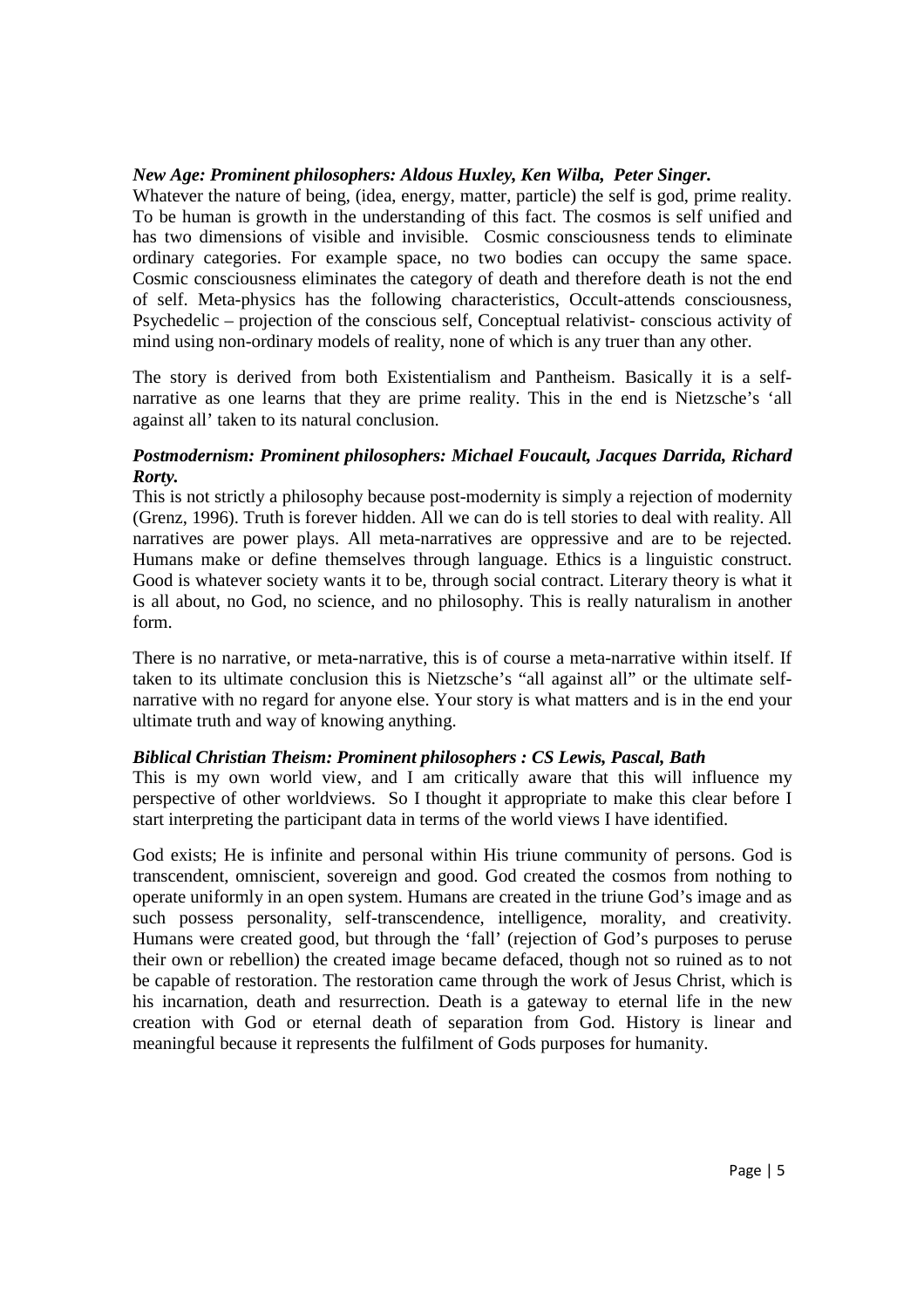The Biblical narrative is best described as a play with a prologue and six (6) acts (Thompson, 2005, p. 17). These are:

| God            | <b>Creation</b> | - Fall | Israel | <b>Jesus</b><br><b>Christ</b> | <b>Church</b> | <b>New</b><br>creation |
|----------------|-----------------|--------|--------|-------------------------------|---------------|------------------------|
| Prologue Act 1 |                 | Act 2  | Act 3  | Act 4                         | Act 5         | Act 6                  |

In the beginning God (Prologue) created the heavens and the earth (Act1). Humanity rebelled (The fall. Act2). God sets redemptive and gracious plan into action through Israel (Act3), determined to buy back (redeem) and bless the creation. God so loved the 'world' that He gave His only son Jesus (that is part of His triune self) to live die, be resurrected, and glorified (Act4), more grace. God is in process in the past, now, through the pouring out of His Holy Spirit by grace (Act5) and future in new creation (Act6). This makes God controller of history, so history has purpose and meaning as narrative.

## **How our concepts of imagination fit into our world views.**

## *Concepts of Imagination*

Imagination has a multiplicity of meanings, and understanding and those meanings often overlap. It is this complex nature of the word that necessitates a clearer way of, communicating the meaning and or intended meanings. A survey of the literature and dictionary reveals eight meanings or facets or characteristics of imagination (Collins, 1981, p. 26), in the way I would intend to use the word.

The first of these facets or characteristics is the ability and process or the forming of mental models or images that are not actually presented to the senses. This is non sensory reality, electrical physics and meta-physics. The next characteristic is the facility to produce ideal creations consistent with reality in language. This is the creativity in storytelling, language, drama etc. Another facet is the skill to produce ideal creations consistent with reality in pictures. This is the artisan of pictures, arts and sculpture. The fourth characteristic of imagination is the production of concepts not consistent with reality, being baseless or fanciful. This is the entertainment and escapism that can apply to all forms of art and expression. Next is the capacity to solve difficulties resourcefully in a nonlinear manner. The term we often to use is to think innovatively or to think 'out of the box' or to 'think laterally'. The sixth imaginative aspect is the power to build and reproduce images in the 'field' (long term memory), pictorially or linguistically or perceiving with the inner eye. The next is the capability to create new images from former experiences, pictorially or linguistically. This facet relates to the way we construct metal images and or schema to represent concepts and our ability to construct adjust and reconstruct these. The final imaginative characteristic is the means to synthesise from all the sensory data into ideas with meta-physical meaning. This is the concept that the whole is greater than the sum of its parts.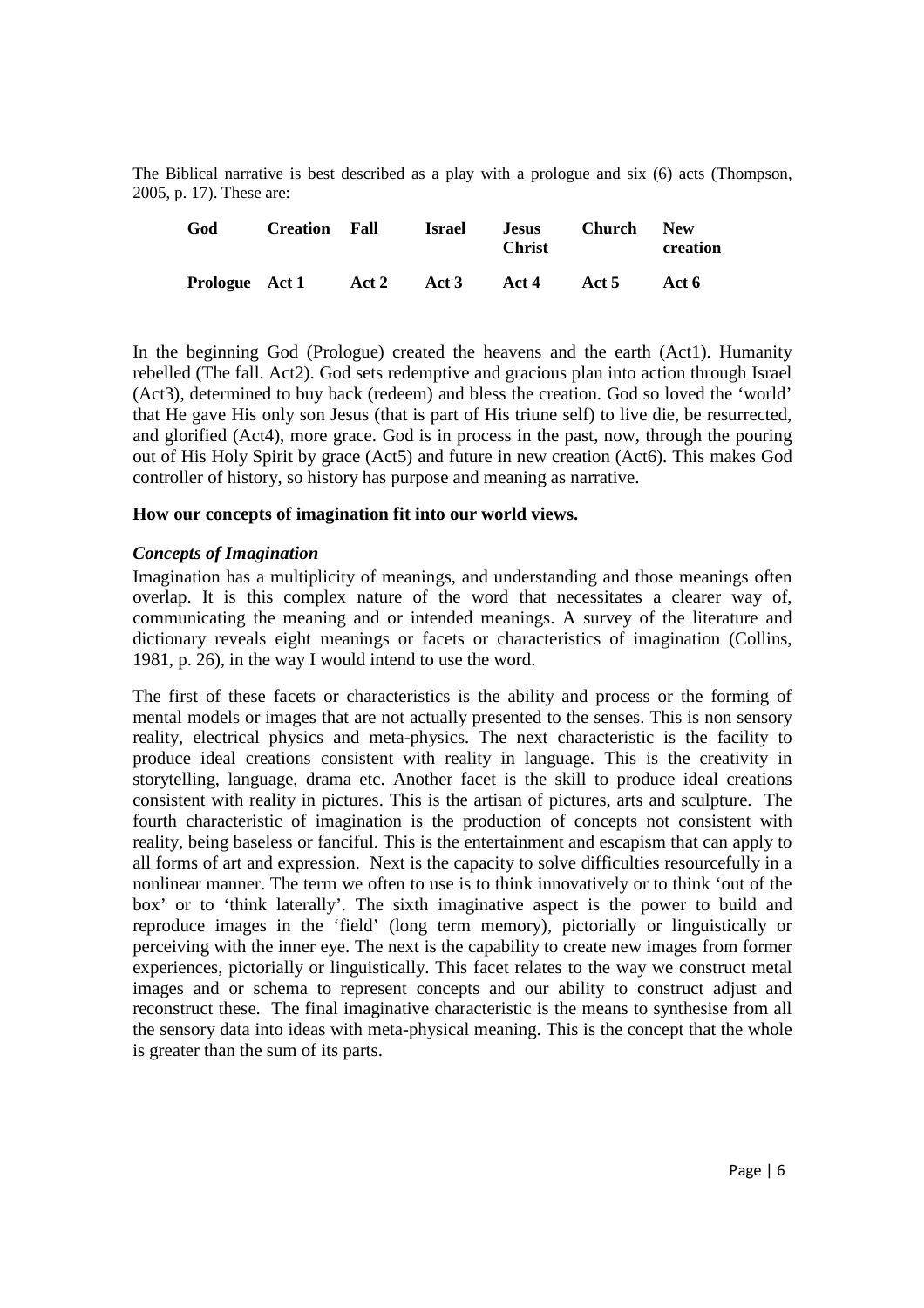#### **TABLE 1**

| <b>World View</b> | <b>Narrative</b> | Philosophical    | Use of        | <b>Treatment of</b>    |
|-------------------|------------------|------------------|---------------|------------------------|
|                   |                  | <b>System</b>    | Imagination   | Imagination            |
| Deism             | Wind up          | Open then Closed | Mediocre      | Marginalized by        |
|                   | universe         |                  |               | utility.               |
| Naturalism        | Evolution        | Closed           | Dualistically | Reductionist utility.  |
|                   |                  |                  | abstracted.   |                        |
| Nihilism          | Denial of        | Closed           | A defective   | Escapism utility.      |
|                   | narratives.      |                  | toy           |                        |
| Atheistic         | Revolution and   | Closed           | Small 'I'     | Imagination used to    |
| Existentialism    | constant change  |                  | imagination   | marginalize            |
|                   |                  |                  |               | imagination.           |
| Eastern           | Individual       | Closed           | Mediocre      | Marginalized by the    |
| Pantheistic       | narratives that  |                  |               | limited acceptance of  |
| Monism            | are cyclical.    |                  |               | categories.            |
| New Age           | Self-narrative   | Closed           | Mediocre      | Marginalized by        |
|                   |                  |                  |               | redefinition.          |
| Postmodernism     | Self-narrative,  | Closed           | Strong        | <b>Actively Denied</b> |
|                   | All against all  |                  |               |                        |
| <b>Biblical</b>   | Six Act Bible    | Open             | Strong        | Marginalized by        |
| Christian Theism  | narrative        |                  |               | dualism and            |
|                   |                  |                  |               | rebellion.             |

**(Sire, 1997) (Research Summary)** 

## **Treatment of imagination in much of fictional literature**

Literature, fictional or otherwise is an obvious product of the imagination. In many cases it works to eliminate it for individuals of 5+ years in their "real lives". An example of this is the story of Henry or Peter Pan or the ordinary boy in '*Once Upon An Ordinary School Day'* or Randolph in '*Randolph's Dream'*. The over-arching narrative in these stories uses imagination to marginalise imagination in the adult and children's world. Unfortunately I only have only space for a brief examination of one example, and that is of Henry.

# *When Henry Caught Imaginitis*

Henry is portrayed as a very serious boy who likes doing sums and straightening things that are wonky. The graphics assist this image by being in black and white. One day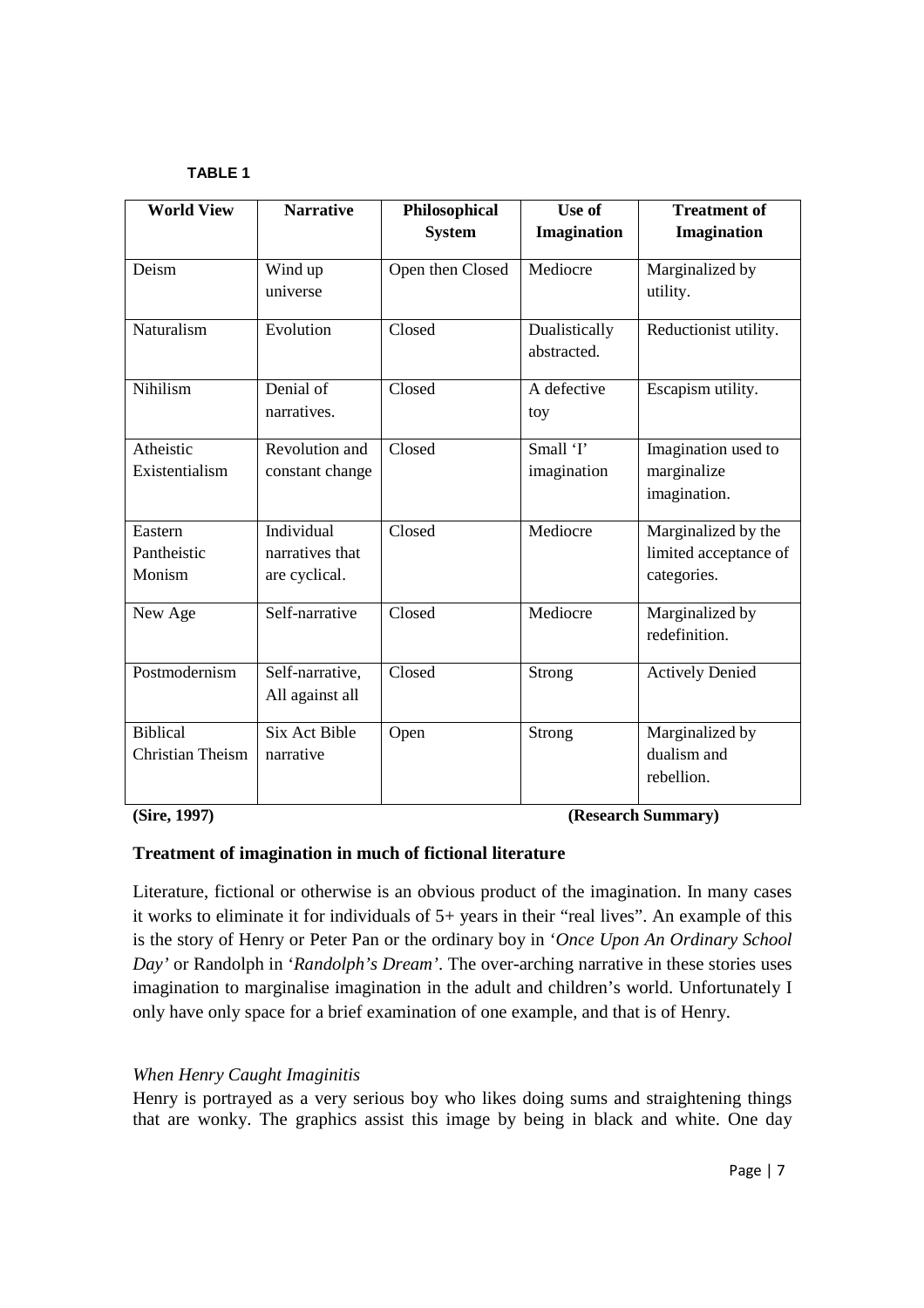Henry has a thought that does not make sense and all of a sudden is carried off into the world of sailing ships and this for him is very confusing. Pictures turn to colour. That night at dinner Henry has another silly thought about a red dragon and climbs under the table to fight the silly thought. Henry's silly thoughts continue to get bigger and bigger. Henry's solution is to read the Big Book of Sensible Things in an effort to eliminate the silly ideas. Henry decides that there is something wrong with him and again consults the Big Book of Sensible Things. The book indicates that he has caught imaginitis because he has silly thoughts. The only cure the book says is to wait until he grows up.

> Henry knew just what to do while he waited. He built a wonky castle, fit for an imaginary king. 'But just until I grow up', he said. And that, Henry thought was a very sensible idea.

(Bland, 2008, p. 31)

As mentioned above, the ironic bomb shell is primed by the *Big Book of Sensible Things* and dropped in the second last page inscribed on a bath tub "'But just until I grow up' he said." This beautifully illustrated and imaginative children's book unfortunately teaches that, in our culture, imagination is the domain of children only and that this childhood disease will be eliminated by maturity, that is, by growing up.

There is a contradictory thread in these 'fiction' books and in the terms we use categorise them, that of fiction and non-fiction. Books of 'fiction' value imagination and books of 'non-fiction' imply that imagination is not valued. The very category of non-fiction insinuates the lack of value of imagination to the point of marginalisation. In fields such as drama imagination is valued. However, young children are often taught that imagination and facts or fiction and non-fiction are mutually exclusive. My study provides support that this is not the case.

## **Research Participants.**

This next section about world views and imagination emanates from my PhD research project into the relationship between imagination and the learning of electrical physics. The participants have had their view of imagination shaped by many of the 'fiction' stories mentioned above. This paper is not the place to explain or expound this relationship but suffice to say that a strong understanding of world views and their affect on the participants' understanding of imagination is an integral part of the 'imagination project'. To provide some context the imagination project's thesis is;

# *Will being meta-cognitive about imagination, individually and collectively, assist TAFE electrical engineering students in their learning and application of electrical physics?*

As participants in my research, eighteen full-time Diploma of Electronics and Communication students undertook to participate in imagination skills engaging activities for, four hours per week over three action research cycles. Layered on top of the action cycles, the participants produced video diaries through semi-structured interviews, and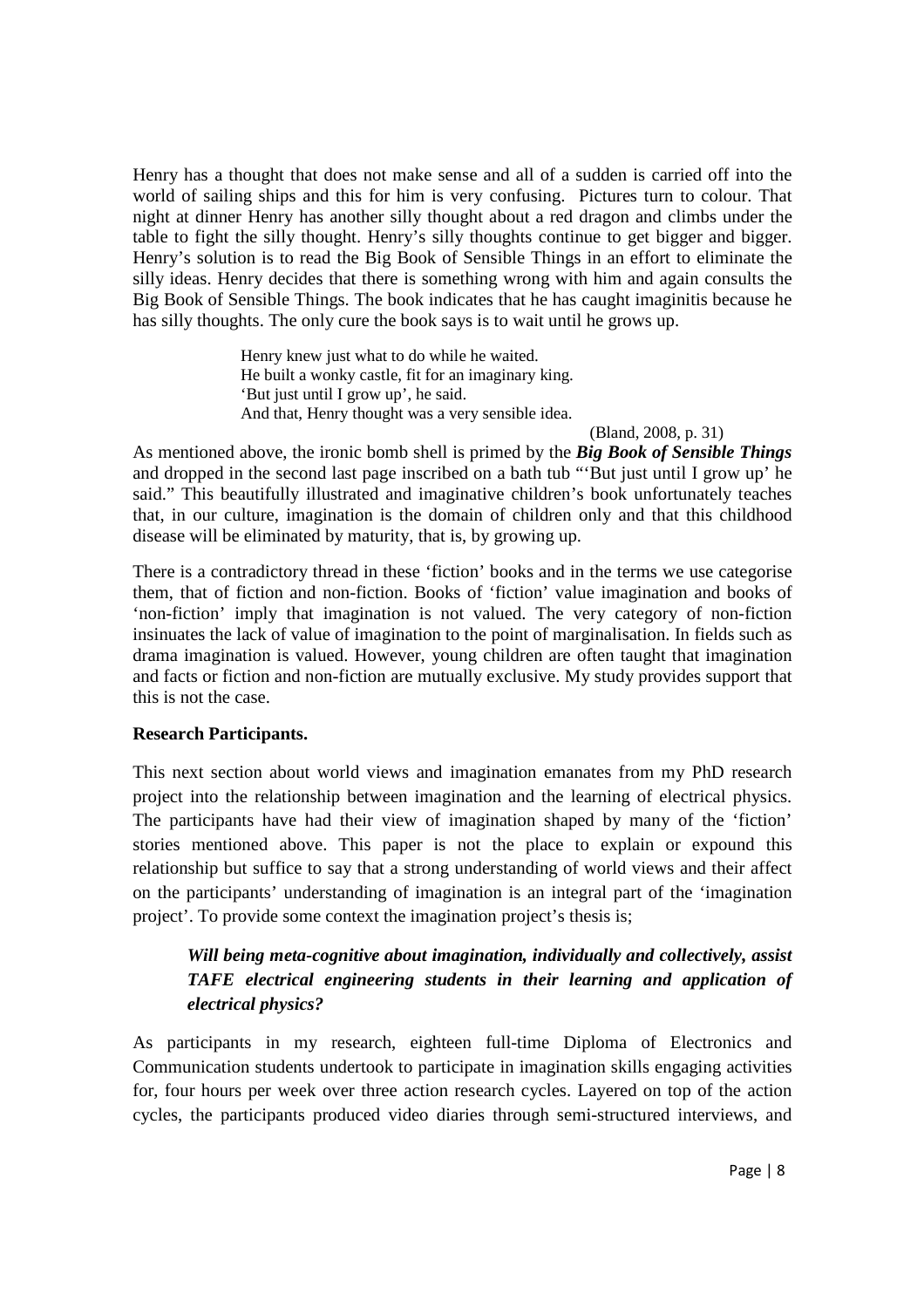least twice per cycle. The video diaries build into a narrative of the student's experiences during the imagination project. The imagination project operated over three TAFE terms, each term being one cycle. The first cycle was driven to a large extent by the researcher. The second cycle was facilitated by the researcher by providing ideas for imagination activities, but selection and engagement of the activities was driven by the participants. The third and final cycle was driven by the participants, that is, they suggested and engaged their own imagination activities as a group. The final video narratives were then edited into clips and sequenced into a complete story for each participant. The stories were then transcribed and loaded into NVIVO for analysis from an activity/narrative perspective.

The following discussion around imagination and the effects of a world view are indicated by video comments made by two of the participants in my project;

Of my story the three major things I have enjoyed or helped me in my imagination or mind thinking skills. Imagination for me is a more childish term. It's encouraged for use by the children. For me I have been brought up that you get older you have to become more serious and stop acting like a kid. I think that's where my view on imagination is, it's childish. If imagination I would prefer to call it using your mind or something, mind power or thinking. That's how I probably view it, so the exercises we have done helped me use my mind better. (Student #1 Clip 42 of 50).

For this student, the imagination activities have helped his learning in and of electrical physics. The problem for this student is the term 'imagination'. For this student, his cultural picture or his world view is so deeply engrained with the concept that imagination is only for children that he can't deal with the challenge. That is, that imagination may not just be the domain of children. So this student rationalizes the conflict and marginalizes the conflict by insisting that the term 'imagination' be named something else.

This student's world view has been build up by his educational culture from before formal schooling and now through to their post sensory education at TAFE. For this student they have clearly benefited from being meta-cognitive about their imagination. The problem is they still strongly need to give an explanation for this improved learning that does not threaten their learning paradigm about how an adult is **expected to learn**.

The second student comes to similar conclusions about imagination but from a stronger and more direct perspective. Again, this is their summary at the same point in their story;

There are some things, parts of the subjects, that don't particularly require imagination. Some of them for me, so you have a formula which applies to this, as long as you understand it, for those, there are concepts you have to have a mental image are wasted on me and sometimes I try to form a mental image and it just doesn't work and I don't get it. [Culture and imagination], In general I am quite reserved, so I tend not to; I shy away from anything that may be considered out there. Just by nature it's something I know, it's not a great thing. It's not exactly bad either though it's something I would rather get rid of; I would like to speak my mind more.

(Student #2 Clip 30 of 48).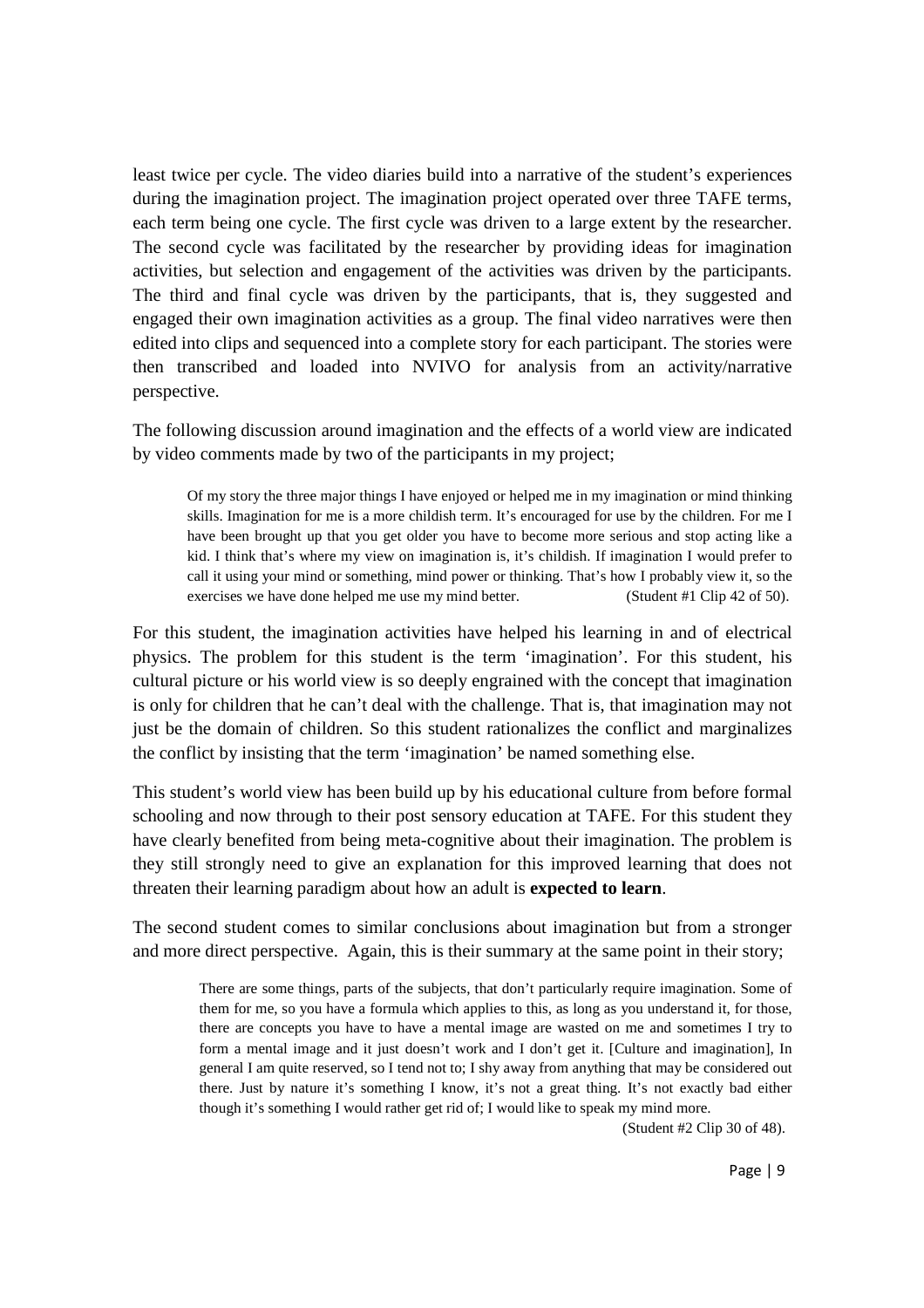For this student, his world view is one of strong conservatism. This leads them to "…shy away from anything that may be considered out there." The "out there", being, consciously using their imagination. This student is afraid to stray from what they consider the cultural norms and imagination is well of the beaten track. This student acknowledges that their world view, that is 'reserve', is holding them back as indicated as they make comment at the end saying; "I would like to speak my mind more." For this student the world view is unwittingly so strong, despite many activities that have challenged exactly this, they have not been able to perceive the use of imagination and would still be something they would "rather get rid of.". Despite this strong reticence towards imagination and is not mentioned here but in another part of their story, is that this particular student speaks and writes two languages and has strong imaginative skills in this area of linguistics. The result is a paradox for this student that again their world view deals with by suggesting the elimination of the category of imagination.

## **Conclusion**

I have examined how world views have affected how some of my students think and work with imagination in the domain of learning electrical physics. The student's opinions and world views related to imagination are viewed through semi-structured interviews for my PhD project and then compared to a children's story book about imagination as one explanation for their deeply held educational opinions. As indicated in the literature review, all world views would marginalize or eliminate the category of imagination as demonstrated by these two students. The first student acknowledges the use of imagination but would rename it. The second student, despite clearly using imagination, would rather not even acknowledge the category. A further indicator of how these students' educational culture contributes to these perspectives of imagination.

As can be seen from this paper I posit that this cultural aptitude to imagination pervades education and is the result of the world view demonstrated by the students examined and discussed above. My tongue in cheek title, that imagination is a disease whose pathology we can know, treat and eliminate, is a large part of our education and general culture, as is indicated by many story books. I would suggest a counter-cultural revolution, that imagination is not a disease, does not need to be treated but is a significant part of what it is to be human and should be encouraged at all stages of life and particularly in all of education, not just children's education.

As Student # 1 makes clear, there is an expectation of what adult education and learning should be about and not about. For this student imagination, despite its positive effects in their learning over nearly a year (Improved confidence and competence in all units that he credits to "mind power", a euphemism for imagination.), still insists that imagination is childish. To make the learning and teaching of electrical physics easier and more